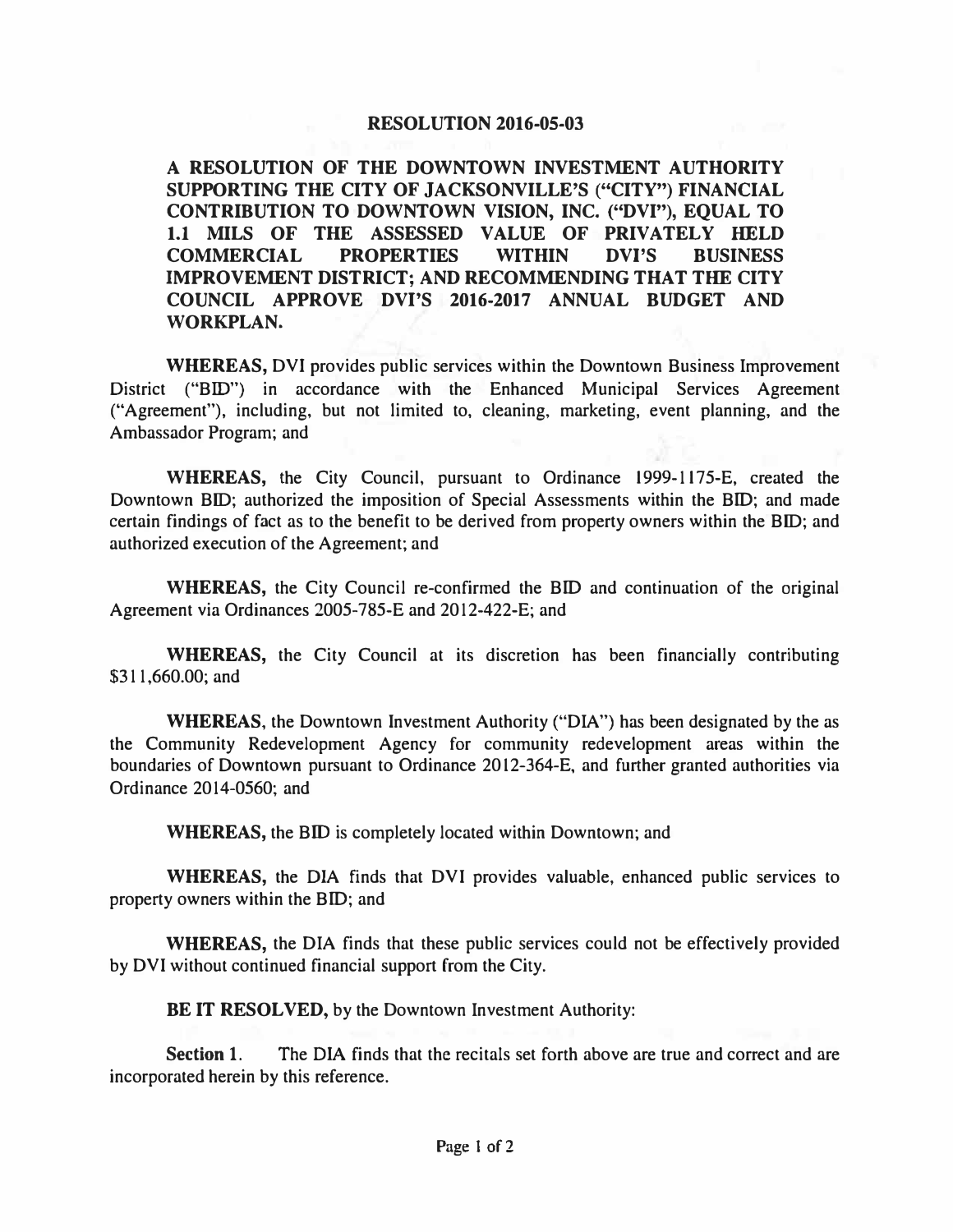**RESOLUTION 2015-05-03** 

The DIA recommends that the City Council approve DVI's Budget and **Section 2.** Workplan, included as Attachment 'A' hereto, with a \$478,336.00 City voluntary STATE-1987 (F. 1990), MARIE 1991, INTERNATIONAL PROPERTY OF THE STATE REPORT OF THE STATE REPORT OF THE STATE O<br>(Fig. 1990) (Fig. 1991) (Fig. 1990) (Fig. 1991) (Fig. 1991) (Fig. 1991) (Fig. 1991) contribution.

This Resolution, 2016-05-03, Shall become effective on the date it is Section 3. signed by the Chair of the DIA Board.

| WITNESS:                        | DOWNTOWN INVESTMENT AUTHORITY |              |  |  |
|---------------------------------|-------------------------------|--------------|--|--|
|                                 |                               | May 18, 2016 |  |  |
|                                 | James Bailey, Chairman        | Date         |  |  |
|                                 |                               |              |  |  |
| VOTE: In Favor: $56$ Opposed: 0 | Abstained:                    |              |  |  |
|                                 |                               |              |  |  |
| <b>FORM APPROVAL:</b>           |                               |              |  |  |

Office of General Counsel

G:\Shared\Administration\Aundra Wallace\DIA Resolutions\2016\May 2016\Resolution 2016-05-03\RESOLUTION 2016-05-03\_DVI Budget.doc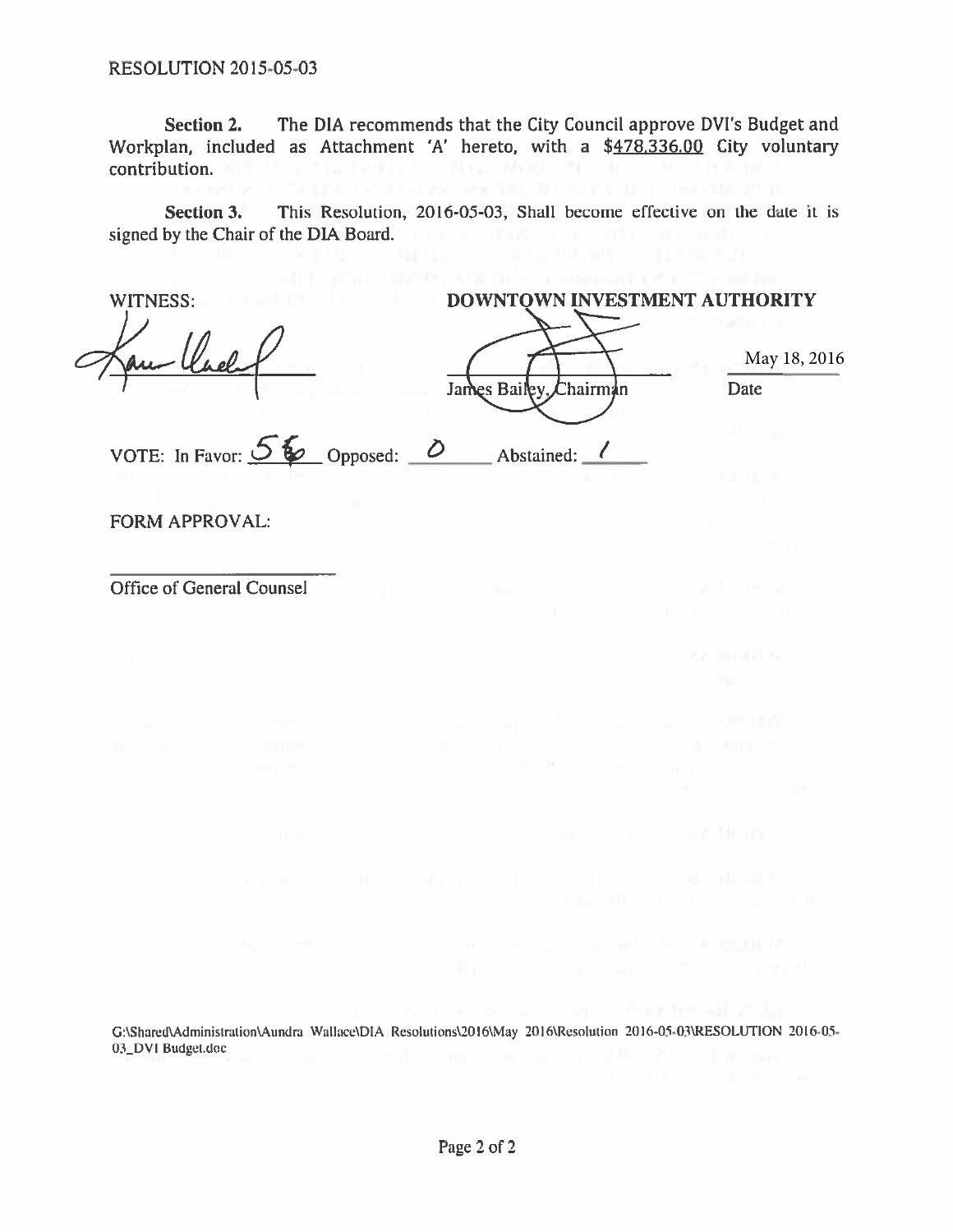## **Downtown Vision, Inc. FY 15/16 vs. FY 16/17**

|                                               | <b>Adopted</b>        | Proposed            | <b>Difference</b>     |                                                                                                                                                                    |
|-----------------------------------------------|-----------------------|---------------------|-----------------------|--------------------------------------------------------------------------------------------------------------------------------------------------------------------|
|                                               | FY2015/2016           | FY2016/2017         | from prior year Notes |                                                                                                                                                                    |
| <b>REVENUES</b>                               |                       |                     |                       |                                                                                                                                                                    |
| City of Jacksonville                          | \$311,660             | \$311,660           |                       | \$0 This represents the city's contribution to DVI since FY 2011                                                                                                   |
|                                               |                       |                     |                       | This is the additional amount DVI is seeking from the City over the flat amount                                                                                    |
|                                               |                       |                     |                       | received in recent years to reflect 1.1 mils of the assessed value of City-owned                                                                                   |
|                                               |                       |                     |                       | properties. These funds will be earmarked for 4.25 FTE Ambassadors who will be                                                                                     |
|                                               |                       |                     |                       | dedicated to providing clean and safe services in support of the 1,000+ new                                                                                        |
|                                               |                       |                     |                       | employees in the Downtown Core over the past year as well as the street level                                                                                      |
| Additional City of Jacksonville               | \$0                   | \$166,676           |                       | \$166,676 investment of nearly \$4 million as a result of the DIA's Retail Enhancement Program.                                                                    |
| Private Commercial Properties -               |                       |                     |                       | Based on increase in assessed value of properties in the Downtown Improvement                                                                                      |
| Assessed at 1.1 mils                          | \$720,000             | \$733,108           |                       | \$13,108 District after a 30% decline over the past few years.                                                                                                     |
|                                               |                       |                     |                       | Includes payments from JEA, GSA, First Baptist Church and other exempt                                                                                             |
|                                               |                       |                     |                       | properties. First Baptist Church's contribution was not anticipated when the FY15/16                                                                               |
| <b>Voluntary Payments</b>                     | \$38,765              | \$52,027            |                       | \$13,262 budget was prepared.                                                                                                                                      |
| Interest Income                               | \$960                 | \$960               |                       | \$0 Anticipating continued low interest rates                                                                                                                      |
| Special Events/Sponsorships/                  |                       |                     |                       |                                                                                                                                                                    |
| Miscellaneous<br>FOHP Ambassador Subcontract  | \$67,520<br>\$184,794 | \$96,800<br>\$0     |                       | \$29,280 Increase due to increased revenue from monthly First Wednesday Art Walk.<br>(\$184,794) FOHP opted to take these services in-house.                       |
| <b>TOTAL REVENUES</b>                         | \$1,323,699           | \$1,361,231         | \$37,532              |                                                                                                                                                                    |
|                                               |                       |                     |                       |                                                                                                                                                                    |
| <b>EXPENDITURES</b>                           |                       |                     |                       |                                                                                                                                                                    |
| Salaries                                      | \$331,215             | \$334,905           | \$3,690               |                                                                                                                                                                    |
|                                               |                       |                     |                       | Increase due to increased participation in 401k program and increased cost of                                                                                      |
| <b>Employee Benefits</b>                      | \$32,134              | \$52,985            |                       | \$20,851 health insurance.                                                                                                                                         |
| Payroll Taxes/Worker's Comp                   | \$35,491              | \$35,672            | \$181                 |                                                                                                                                                                    |
| <b>Total Salaries &amp; Related Expenses</b>  | \$398,840             | \$423,562           | $\sqrt{$24,722}$      |                                                                                                                                                                    |
|                                               |                       |                     |                       |                                                                                                                                                                    |
|                                               |                       |                     |                       | Decrease due to end of subcontract with FOHP for Ambassador services. Marketing                                                                                    |
|                                               |                       |                     |                       | related professional services will decrease over past fiscal year. Total includes:                                                                                 |
|                                               |                       |                     |                       | Ambassador contract (\$456K total), rent to COJ (\$12k), marketing support (\$10k),                                                                                |
|                                               |                       |                     |                       | Downtown Guide (\$10k), advertising (\$5.5k), design support (\$2.5k), and event and                                                                               |
| Professional Fees & Contract Services         | \$663,385             | \$498,444           |                       | (\$164,941) promotion supplies, such as kiosks, signage, tents (\$5k).                                                                                             |
| Supplies/Equipment/Maintenance<br>Telephone   | \$19,646<br>\$7,427   | \$21,088<br>\$8,224 | \$1,442               | \$797 Includes phone lease, internet, local and long distance                                                                                                      |
|                                               |                       |                     |                       | Includes website management, software fees, email hosting and server                                                                                               |
| Computers                                     | \$17,022              | \$17,222            |                       | \$200 maintenance                                                                                                                                                  |
| Insurance                                     | \$6,500               | \$7,900             |                       | \$1,400 Includes D&O, liability, property, theft and event insurance.                                                                                              |
| Accounting/Banking Services                   | \$16,579              | \$16,634            |                       | \$55 Includes audit, payroll expenses, licenses and bank fees.                                                                                                     |
| Postage                                       | \$4,408               | \$4,408             |                       | \$0 Includes postage meter, postage, bulk mail, UPS and courier fees                                                                                               |
|                                               |                       |                     |                       | Includes Board meetings, committee meetings, stakeholder meetings and staff                                                                                        |
| Travel/Conferences/Meetings                   | \$19,030              | \$27,241            |                       | \$8,211 professional development                                                                                                                                   |
| Subscriptions                                 | \$1,508               | \$1,058             |                       | (\$450) Includes subscriptions for local papers and downtown-related journals                                                                                      |
|                                               |                       |                     |                       | Includes funding for membership in Florida Redevelopment Association, Chamber,                                                                                     |
| <b>Organization Dues</b>                      | \$5,020               | \$4,450             |                       | (\$570) JCCI, ULI and International Downtown Association                                                                                                           |
|                                               |                       |                     |                       | Items include \$140k for events and promotions such as Art Walk, \$8K for                                                                                          |
|                                               |                       |                     |                       | beautification initiatives such as tree bed mulching and maintenance of 55 flower                                                                                  |
|                                               |                       |                     |                       | baskets, and \$3K for research, reports and meetings on Downtown. Increase in<br>funding for events and promotions is a result of increased revenue generated from |
| Program Support                               | \$109,172             | \$153,373           |                       | \$44,201 Art Walk.                                                                                                                                                 |
|                                               |                       |                     |                       |                                                                                                                                                                    |
|                                               |                       |                     |                       | Includes funding for 4.25 FTE Ambassadors who will be dedicated to providing                                                                                       |
|                                               |                       |                     |                       | clean and safe services in support of the 1,000+ new employees in the Downtown                                                                                     |
|                                               |                       |                     |                       | Core over the past year as well as the street level investment of nearly \$4 million as                                                                            |
|                                               |                       |                     |                       | a result of the DIA's Retail Enhancement Program, as well as riverfront activation                                                                                 |
|                                               |                       |                     |                       | initiatives, new cigarette receptacles along the Riverwalk and an anti-panhandling                                                                                 |
| Strategic Plan Implementation/Public<br>Realm | \$50,162              | \$177,627           |                       | campaign. Funding for additional Ambassadors would be paid for with additional<br>\$127,465 funding from the city.                                                 |
| <b>SUBTOTAL EXPENDITURES</b>                  | \$1,318,699           | \$1,361,231         | \$42,532              |                                                                                                                                                                    |
| Contingency                                   | \$5,000               | 0                   | (\$5,000)             |                                                                                                                                                                    |
|                                               |                       |                     |                       |                                                                                                                                                                    |
| <b>TOTAL EXPENDITURES</b>                     | \$1,323,699           | \$1,361,231         | \$37,532              |                                                                                                                                                                    |
|                                               |                       |                     |                       |                                                                                                                                                                    |
| <b>Gap Funded through Special Project</b>     |                       |                     |                       |                                                                                                                                                                    |
| <b>Reserve</b>                                | \$0                   | \$0                 | \$0                   |                                                                                                                                                                    |